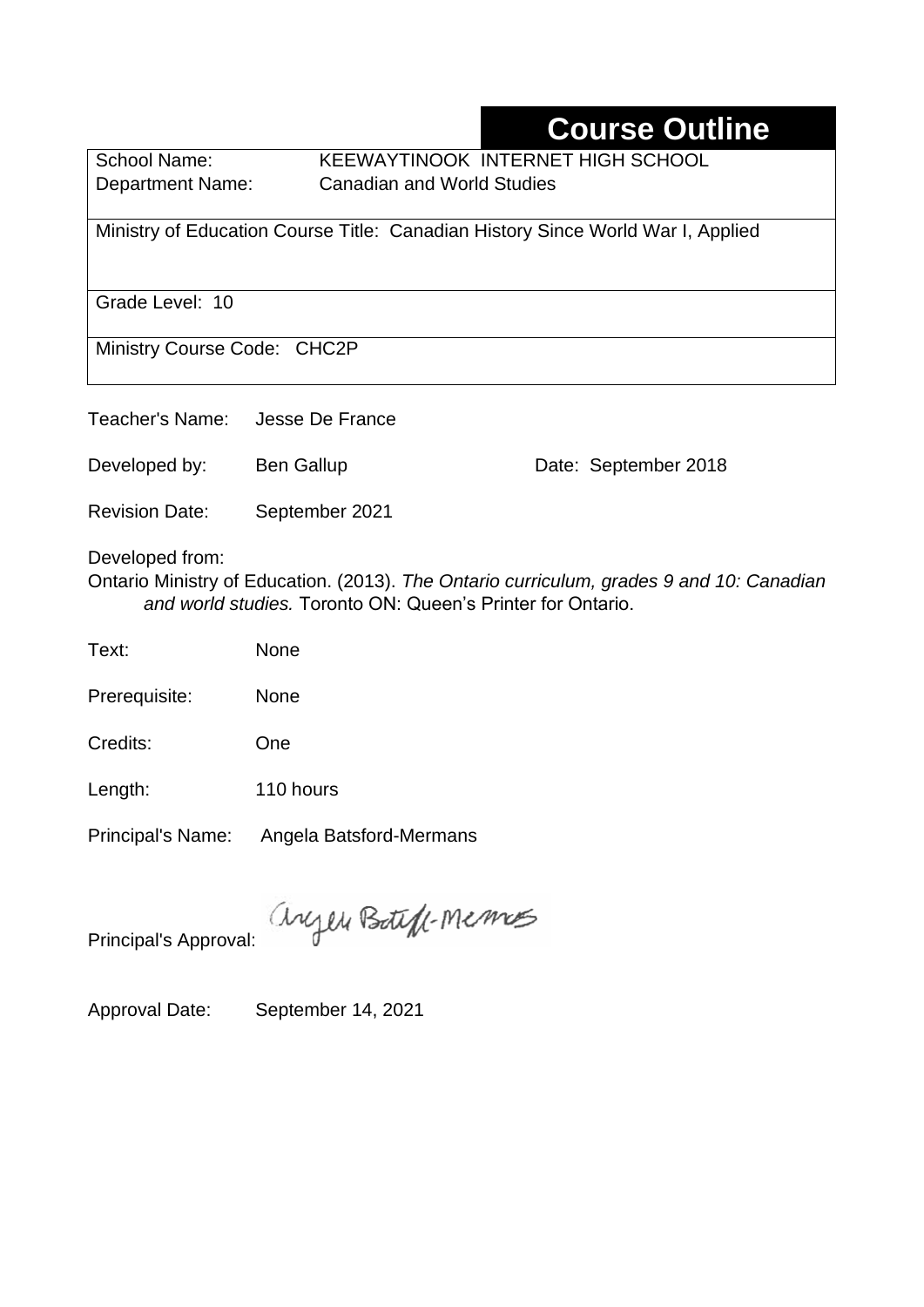## *Course Description/Rationale*

This course focuses on the social context of historical developments and events and how they have affected the lives of people in Canada since 1914. Students will explore interactions between various communities in Canada as well as contributions of individuals and groups to Canadian heritage and identity. Students will develop their ability to apply the concepts of historical thinking and the historical inquiry process, including the interpretation and analysis of evidence, when investigating the continuing relevance of historical developments and how they have helped shape communities in present-day Canada.

# *Overall Curriculum Expectations*

#### **Historical Inquiry and Skill Development**

- Use the historical inquiry process and the concepts of historical thinking when investigating aspects of Canadian history since 1914;
- Apply in everyday contexts skills developed through historical investigation, and identify some careers in which these skills might be useful.

#### **Canada, 1914-1929**

- Describe some key social, economic, and political events, trends, and developments between 1914 and 1929, and assess how they affected the lives of people in Canada, including First Nations, Métis, and Inuit individuals and communities (Historical Significance; Historical Perspective)
- Describe some key interactions between different communities in Canada, including First Nations, Métis, and Inuit communities, and between Canada and the international community, from 1914 to 1929, and explain their effects (Cause and Consequence)
- Describe how some individuals, organizations, and domestic and international events contributed to the development of identities, citizenship, and/or heritage in Canada between 1914 and 1929 (Continuity and Change; Historical Perspective)

#### **Canada, 1929-1945**

- Describe some key social, economic, and political events, trends, and developments in Canada between 1929 and 1945, and explain how they affected the lives of people in Canada, including First Nations, Métis, and Inuit individuals and communities (Cause and Consequence)
- Describe some significant interactions between different communities in Canada, including First Nations, Métis, and Inuit communities, and between Canada and the international community, from 1929 to 1945, and explain what changes, if any, resulted from them (Cause and Consequence; Continuity and Change)
- Describe how some individuals, organizations, symbols, and events, including some major international events, contributed to the development of identities, citizenship, and/or heritage in Canada between 1929 and 1945 (Historical Significance; Historical Perspective)

#### **Canada, 1945-1982**

- D1. Describe some key social, economic, and political trends, events, and developments in Canada between 1945 and 1982, and explain how they affected the lives of people in Canada, including First Nations, Métis, and Inuit individuals and communities (Continuity and Change)
- D2. Describe some key developments that affected interactions between different communities in Canada, including First Nations, Métis, and Inuit communities, and between Canada and the international community, from 1945 to 1982, and assess their significance (Historical Significance; Historical Perspective)
- D3. Describe how some individuals, organizations, and social and political developments and/or events contributed to the development of identities, citizenship, and/or heritage in Canada between 1945 and 1982 (Historical Significance; Cause and Consequence)

#### **Canada, 1982 to the present**

• Describe some key social, economic, and political events, trends, and developments in Canada from 1982 to the present, and assess their impact on the lives of different people in Canada,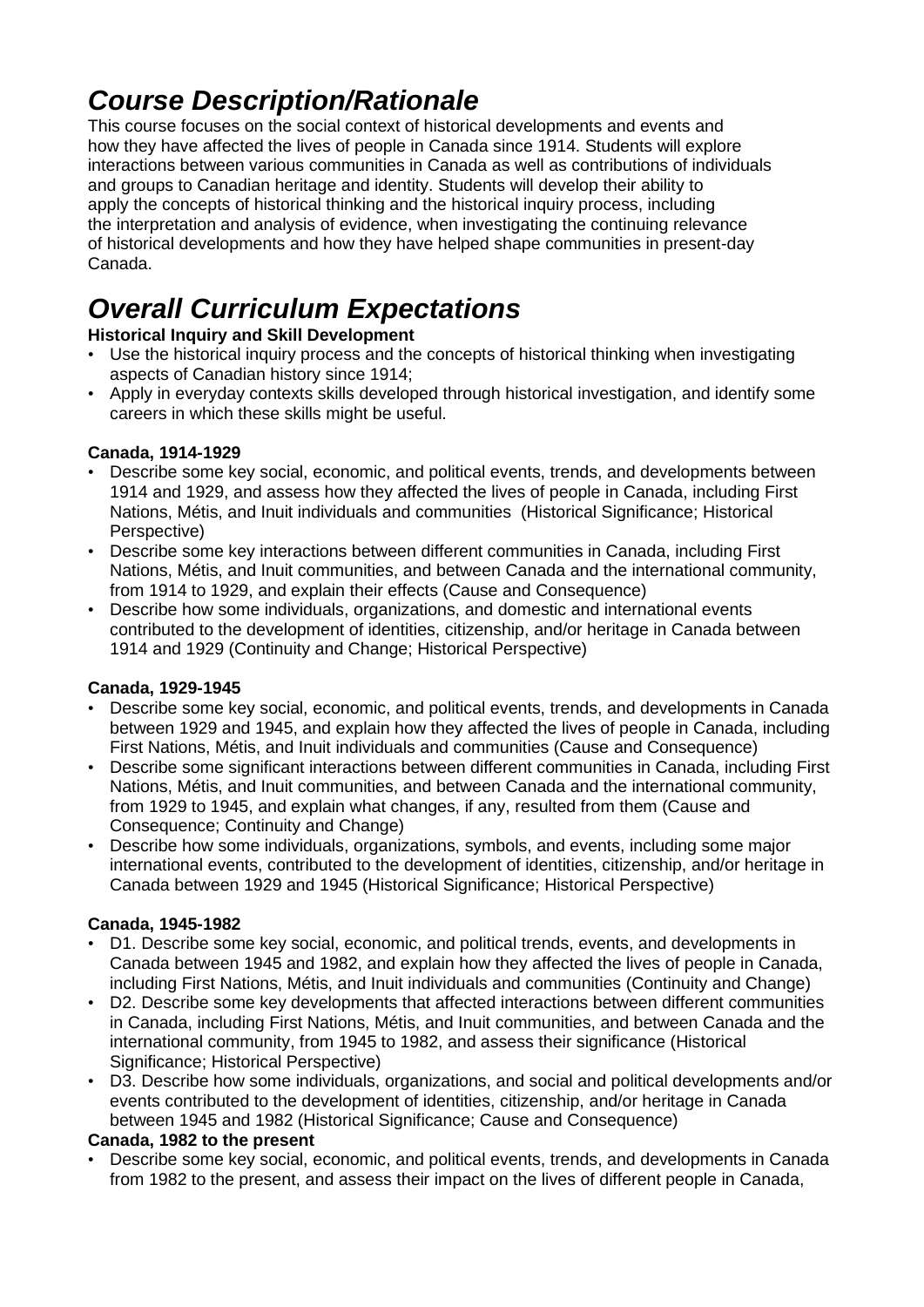including First Nations, Métis, and Inuit individuals and communities (Historical Significance; Historical Perspective)

- Describe some significant issues and/or developments that have affected interactions between different communities in Canada, including First Nations, Métis, and Inuit communities, and between Canada and the United States, from 1982 to the present, and explain some changes that have resulted from these issues/ developments (Continuity and Change)
- Describe how some individuals, groups, and events, both national and international, have contributed to the development of identities, citizenship, and/or heritage in Canada from 1982 to the present (Historical Significance; Cause and Consequence)

## *Course Content*

| <b>Unit</b>                                                    |              | Length     |
|----------------------------------------------------------------|--------------|------------|
|                                                                |              |            |
| 1. Canada and the Great War: 1914-1919                         | 15.7 hours   |            |
| 2. Boom to Bust: Canada in the 1920s and 1930s                 | 15.7 hours   |            |
| 3. Canadians in World War II: 1939-1945                        |              |            |
| 4. Changing Values: 1945-1968                                  |              |            |
| 5. Trudeau Mania, Conflicts and Economic Challenges: 1968-1982 |              |            |
| 6. Post Cold War Era: 1984-2001                                |              | 15.7 hours |
| 7. Contemporary Canada, Living in the Post 9-11 Era: 2001-     |              | 15.8 hours |
| <b>Present</b>                                                 |              |            |
|                                                                | <b>Total</b> | hours      |

### *Unit Descriptions*

#### **Unit 1 – Canada and the Great War: 1914-1919**

In this unit, students are introduced to the basics of historical inquiry and thinking as they explore the events that shaped Canada at the start of the twentieth century through analysis of Primary and Secondary documents related to Indigenous history. Particular attention will be given to how Canada interacted with the international community with a focus on political history. Students will be asked to determine historical significance of events such as key battles that changed global perceptions of Canada as an autonomous nation.

#### **Unit 2 – Boom to Bust: Canada in the 1920s and 1930s**

This unit deals with Canadian history in the inter-war decades. Students will investigate the impact of social action during this time, especially as it was found in the emerging middle class and in relation to Residential Schools. Focus in this unit will be on economic and social history. Included in this unit is a financial literacy component. The Historical Thinking Skills Cause and Consequence, and Historical Perspective will be prominent during this unit.

#### **Unit 3 – Canadians in World War II: 1939-1945**

Students will explore the technological and social impacts on Canadian society during World War II. Students will look critically at Canada's response to minorities at home and abroad during this time period. Examples of people and places especially relevant to the local Ojibway and Cree population including Indigenous responses to World War II will be used to help the Indigenous school population connect to this time period in history, in particular the video-first-hand accounts of Mishkeegogamang and other NAN territory veterans.

#### **Unit 4 – Changing Values: 1945-1968**

This unit explores the changes that took place in Canada in the two decades after World War II. Students use concepts familiar in their own lives such as security and change as the basis for an understanding of Canada's social, political, and economic changes domestically as well as global connections. Also discussed are Canadian historical travesties such as the 60s scoop, and other related changes for Indigenous people in Canada.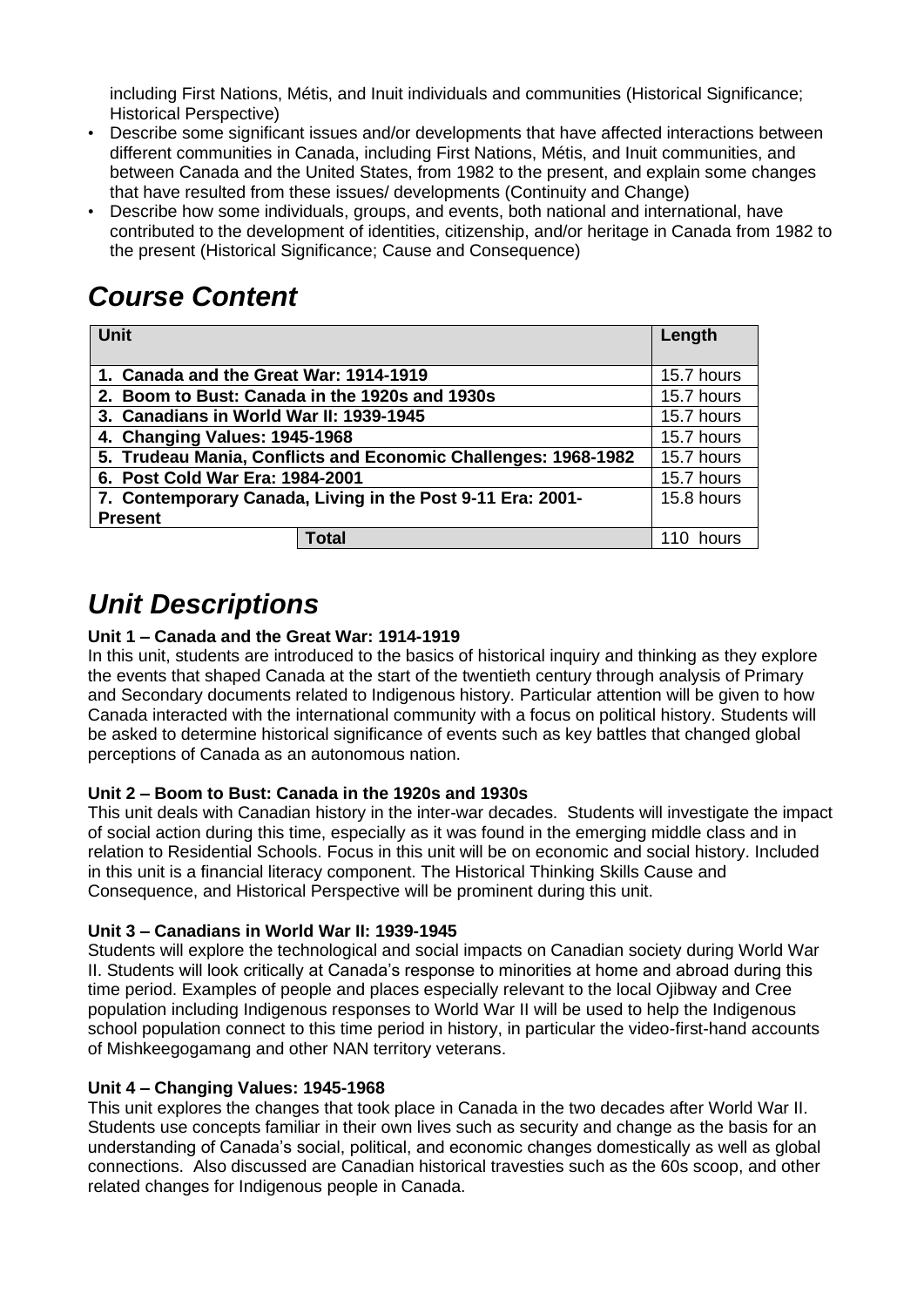#### **Unit 5 – Trudeau Mania, Conflicts, and Economic Challenges 1968-1982**

In this unit, students examine the conflicts and economic challenges that Canadians faced in the period 1968-1983. Students are introduced to the key events that have shaped modern Canada such as changing attitudes within French Canada, new approaches to immigration, and development of the current welfare state.

#### **Unit 6 – Towards the 21st Century 1983-2001**

Students will examine key issues and persons of interest during this time period including NAFTA, Federal-Provincial relations and Environmental issues. Ojibway politician Elijah Harper and the increasing political participation of other First Nations peoples will be examined through the study of the Meech Lake accord. Historical Significance will be prominent in the lessons.

#### **Unit 7 – Contemporary Canada: Living in the Post 9-11 Era**

In this unit, students examine key issues that Canadians have faced from 2001 to the present. Students develop Historical Perspective and deduce Historical Significance to Canadians of international events such as the Sept. 11th 2001 attacks on the World Trade Centers in the United States, and Canada's role in Afghanistan. Students will examine recent history of First Nations' relationship within Canada, particularly within the Idle No More movement and Residential School apology.

## *Teaching/Learning Strategies*

This course is organized into an eight-week series of lessons and activities that is presented to students in remote northern communities via the internet. The eighth week is used for course consolidation, review, and the final examination. Teacher and students communicate over the internet through timely activity feedback, emails, messages, video and audio calls. Classroom mentors assume the role of liaison between the teacher and student while also supporting a holistic approach to motivate, engage and support each individual student.

A variety of strategies will be used in the online delivery of this course. Some instructional strategies include:

- Specialized vocabulary/idioms
- Wide range of tense use, active and passive voice
- Words, phrases, and causal structures that indicate<br>● Sequence/chronology
- Sequence/chronology
- Cause-and-effect relationships-contrast/comparatives/superlatives
- Statements of opinion, interpretation, inference
- Statements of speculation, hypothesis, prediction
- Statements of belief, intent, necessity, persuasion, evaluation, definition
- Explanations of reason
- Formation of questions for formal and informal circumstances, oral or written
- Active listening skills, e.g., phrases and syntax that express encouragement, requests for repetition, clarification, and restatement
- Activities such as reading/listening tasks (case study/video viewing) need a specific and concrete product expected of students
- Completion of a graphic organizer/re-enactment or structured oral response
- Note-taking/summarizing

Learning goals will be discussed at the beginning of each assignment and success criteria will be provided to students. The success criteria are used to develop the assessment tools in this course, including rubrics and checklists.

### *Evaluation*

The final grade will be determined as follows (Ontario Ministry of Education, 2010):

Seventy per cent of the grade will be based on evaluation conducted throughout the course. This portion of the grade should reflect the student's most consistent level of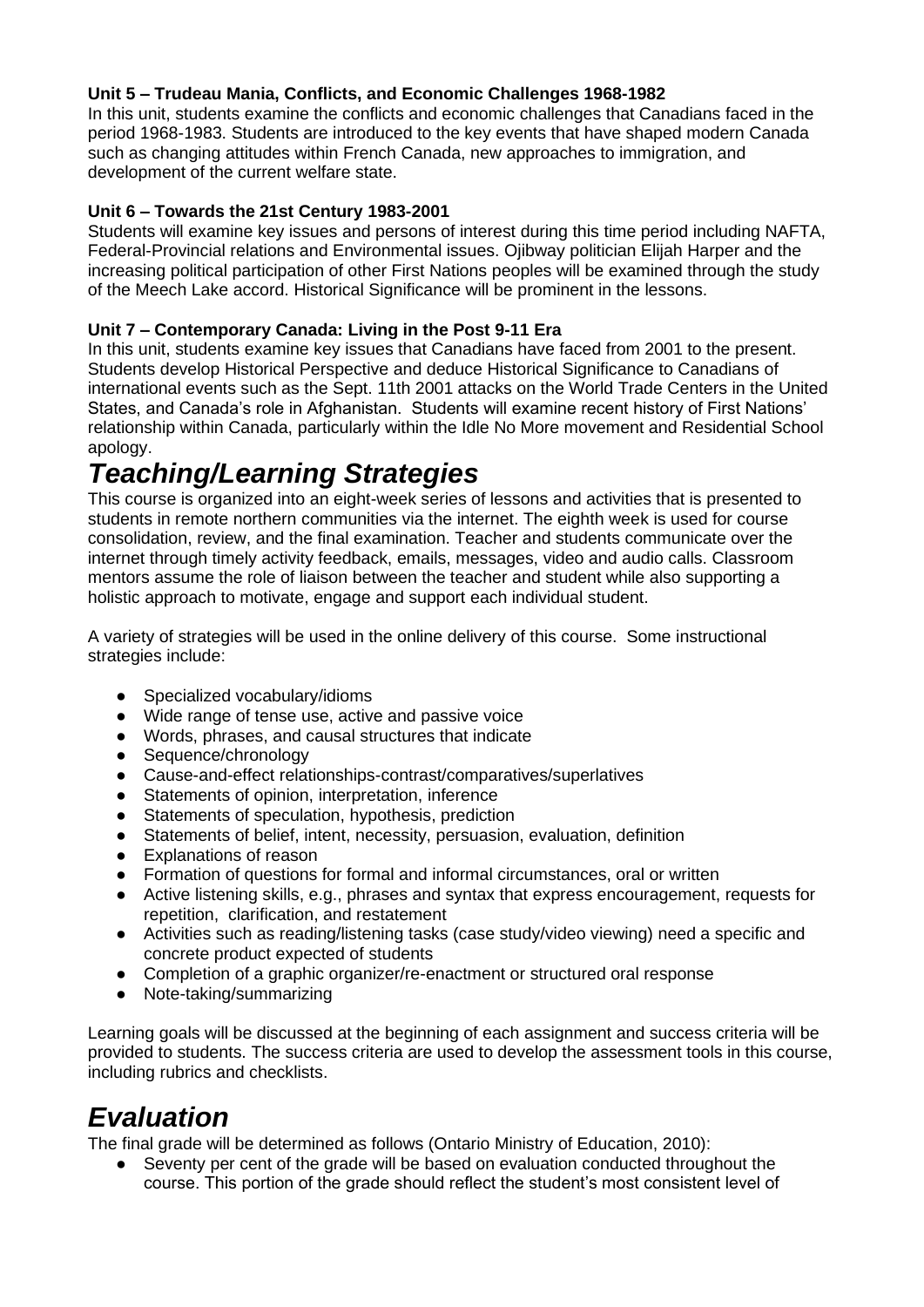achievement throughout the course, although special consideration should be given to more recent evidence of achievement.

● Thirty percent of the grade will be based on a final evaluation administered at or towards the end of the course. This evaluation will be based on evidence from one or a combination of the following: an examination, a performance, an essay, and/or another method of evaluation suitable to the course content. The final evaluation allows the student an opportunity to demonstrate comprehensive achievement of the overall expectations for the course (p. 41).

Ontario Ministry of Education. (2010). *Growing success: Assessment, evaluation and reporting in Ontario schools*. Toronto ON: Queen's Printer for Ontario.

| Type of<br><b>Assessment</b>                                       | <b>Category</b>             | <b>Details</b>                                                                                                                                                                                                                                             | Weigh<br>ting  |
|--------------------------------------------------------------------|-----------------------------|------------------------------------------------------------------------------------------------------------------------------------------------------------------------------------------------------------------------------------------------------------|----------------|
| <b>Term Work</b><br>(70%)                                          | Knowledge/<br>Understanding | Explain how local, national, and global influences<br>have helped shape Canadian identity<br>List the technological changes in Canada<br>apparent after WWII                                                                                               | $(\%)$<br>13   |
|                                                                    | Thinking                    | Explain why Canada did not have a choice to fight<br>in WW1<br>Provide an opinion on whether Trudeau was<br>overreacting when he ordered the War Measures<br>Act in effect<br>Draw a coat of arms that you feel is more<br>reflective than the present one | 19             |
|                                                                    | Communication               | Interview a community member about changes in<br>the community over time<br>Create a time capsule<br>Write a journal entry imagining you are a farmer<br>during the depression coming to the city for work                                                 | 19             |
|                                                                    | Application                 | Explain the point of view of one of the women's<br>rights activists<br>Develop five questions you would ask a<br>residential school survivor<br>Write a reflection on how technology has changed<br>the life of your interviewee                           | 19             |
| Final<br>Evaluation<br>Activity<br>(15%)<br>(30%)<br>Exam<br>(15%) | Culminating                 | Knowledge/Understanding                                                                                                                                                                                                                                    | 3              |
|                                                                    |                             | Thinking                                                                                                                                                                                                                                                   | 4              |
|                                                                    |                             | Communication                                                                                                                                                                                                                                              | 4              |
|                                                                    |                             | Application                                                                                                                                                                                                                                                | 4              |
|                                                                    |                             | Knowledge/Understanding<br>Thinking                                                                                                                                                                                                                        | 3<br>4         |
|                                                                    |                             | Communication                                                                                                                                                                                                                                              | $\overline{4}$ |
|                                                                    |                             | Application                                                                                                                                                                                                                                                | $\overline{4}$ |
|                                                                    |                             | <b>TOTAL</b>                                                                                                                                                                                                                                               | 100            |

### *Assessment/Evaluation Strategies*

A variety of assessment and evaluation methods, strategies and tools are required as appropriate to the expectation being assessed. These include diagnostic, formative, and summative within the course and within each unit.

Assessment *for* learning and assessment *as* learning is obtained through a variety of means, including the following: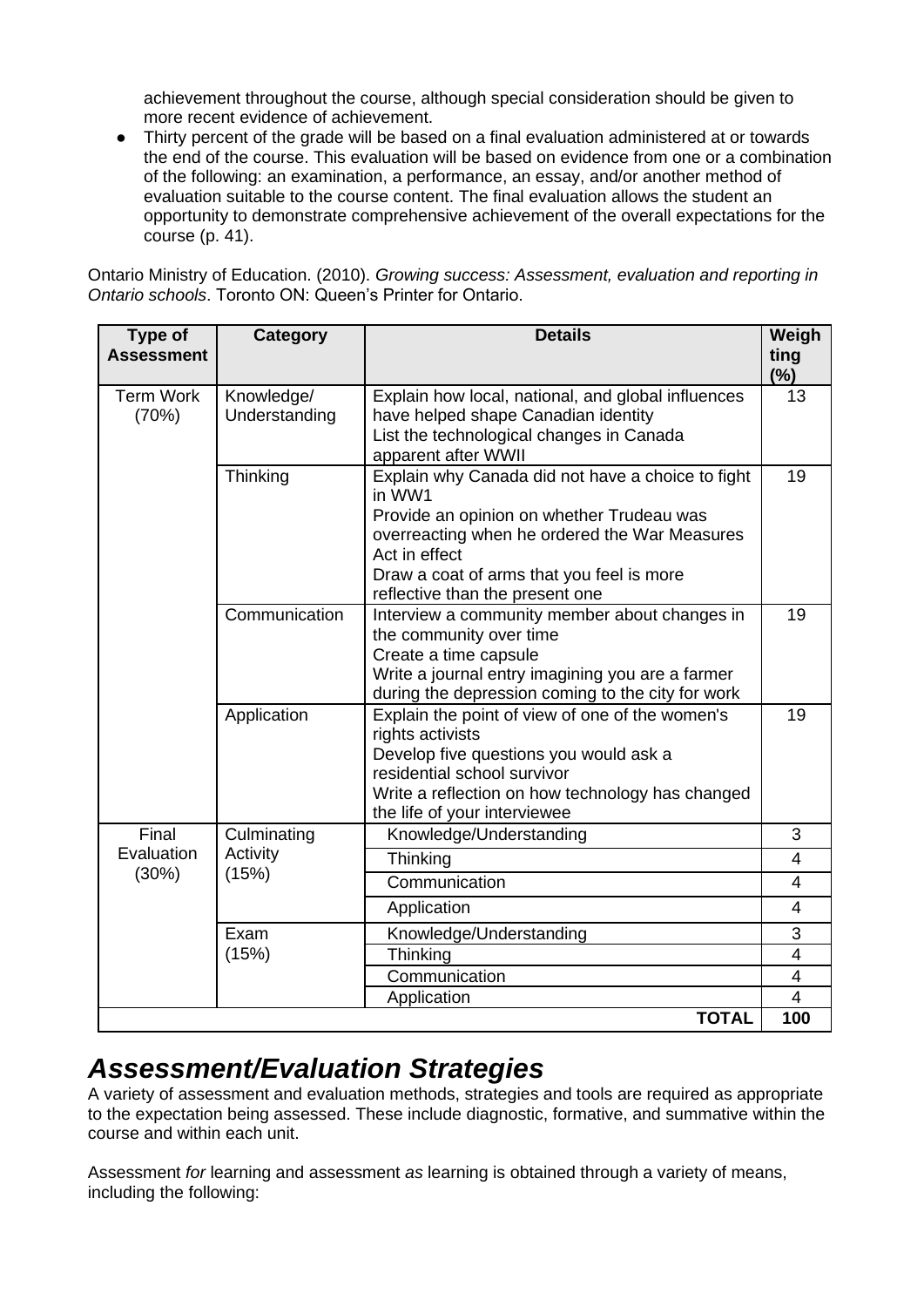- Journal writing from a historical perspective
- Ongoing descriptive feedback
- Diorama of battlefield scene or battle
- **Questionnaires**
- Evaluation of primary documents<br>● Interpretations and deconstruction
- Interpretations and deconstructions of secondary documents and evidence
- Historical Thinking Skills Graphic Organizers
- Mentor observations;
- Conversations with student on a regular basis to verbalize observations, ask questions, and clarify understanding.

Evidence of student achievement (assessment *of* learning) is collected from various sources, including the following:

- Ongoing observations of most consistent work, with consideration given to most recent work
- Media presentations
- History Fair Culminating Activity
- Final Exam

The Ministry of Education's 2010 document, *Growing Success*, outlines the seven fundamental principles that guide best practice in the assessment and evaluation of students. KiHS teachers use practices that:

- are fair, transparent, and equitable for all students;
- support all students, including those with special education needs, those who are learning the language of instruction (English or French), and those who are First Nation, Métis, or Inuit;
- are carefully planned to relate to the curriculum expectations and learning goals and, as much as possible, to the interests, learning styles and preferences, needs, and experiences of all students;
- are communicated clearly to students and parents at the beginning of the course and at other points throughout the school year or course;
- are ongoing, varied in nature, and administered over a period of time to provide multiple opportunities for students to demonstrate the full range of their learning;
- provide ongoing descriptive feedback that is clear, specific, meaningful, and timely to support improved learning and achievement;
- develop students' self-assessment skills to enable them to assess their own learning, set specific goals, and plan next steps for their learning (p.6).

### *Resources*

Ontario Ministry of Education. (n.d.). *Indigenous education strategy.* <http://www.edu.gov.on.ca/eng/aboriginal/>

Ontario Ministry of Education. (2010). *Growing success: Assessment, evaluation and reporting in Ontario schools*.<http://www.edu.gov.on.ca/eng/policyfunding/growSuccess.pdf>

Ontario Ministry of Education. (2016). *Ontario schools, kindergarten to grade 12: Policy and program requirements.* <http://edu.gov.on.ca/eng/document/policy/os/index.html>

Ontario Ministry of Education. (2018). *The Ontario curriculum, grades 9 and 10: Canadian and world studies.* <http://www.edu.gov.on.ca/eng/curriculum/secondary/canworld910curr2018.pdf>

Toulouse, P.R. (2016). What matters in Indigenous education: Implementing a vision committed to holism, diversity and engagement. [https://peopleforeducation.ca/wp](https://peopleforeducation.ca/wp-content/uploads/2017/07/MWM-What-Matters-in-Indigenous-Education.pdf)[content/uploads/2017/07/MWM-What-Matters-in-Indigenous-Education.pdf](https://peopleforeducation.ca/wp-content/uploads/2017/07/MWM-What-Matters-in-Indigenous-Education.pdf)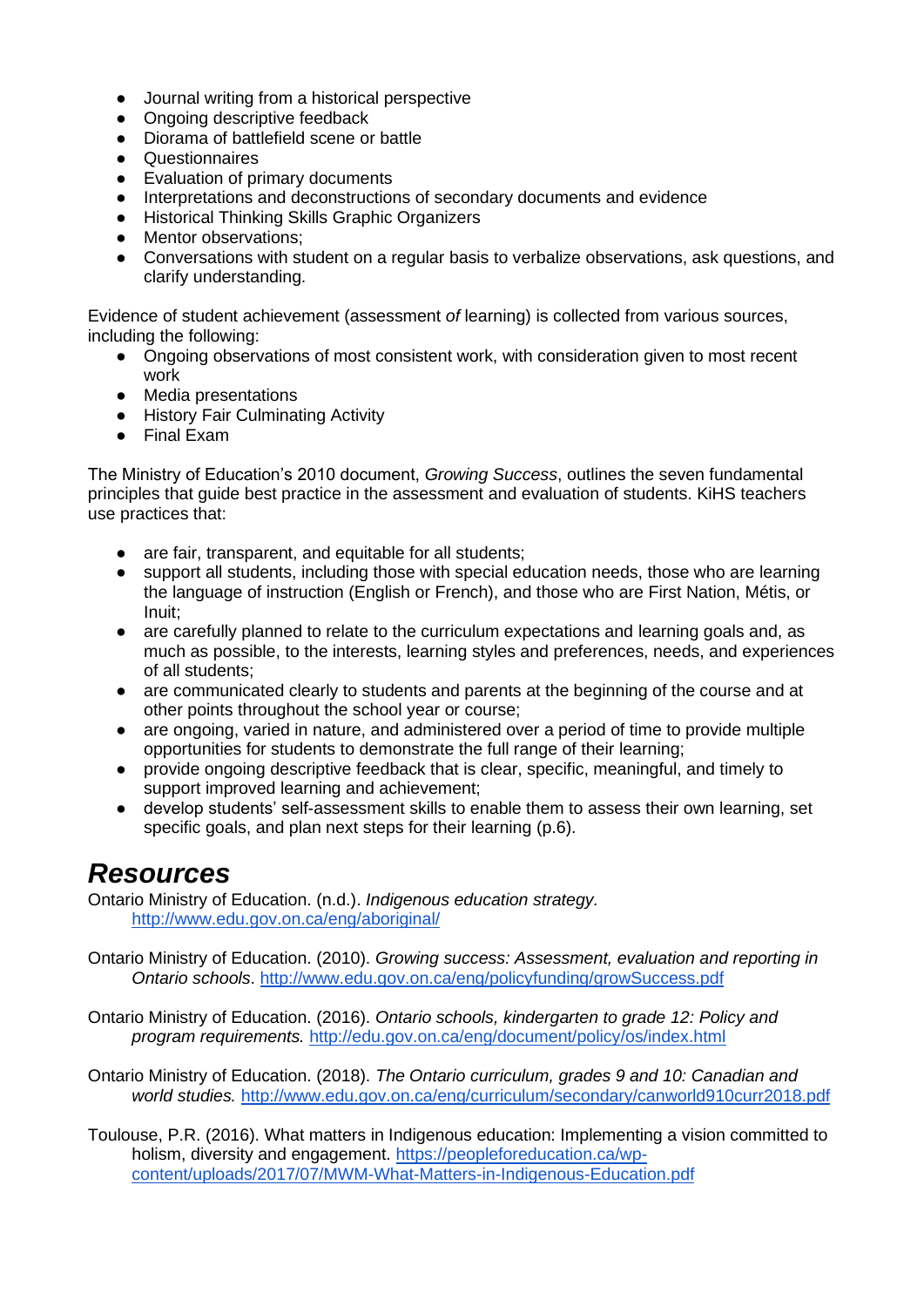### *Additional Resources*

Active History. (2018). *Home*.<http://activehistory.ca/>

Al Jazeera English. (2017, Jun. 14). Canada's dark secret: Featured documentaries. YouTube [Video]. [https://www.youtube.com/watch?v=peLd\\_jtMdrc](https://www.youtube.com/watch?v=peLd_jtMdrc)

Bulletin of the Atomic Scientists. (n.d.). *The doomsday clock.*  <https://thebulletin.org/doomsday-clock/timeline/>

Canada's History. (2018). *Home*. [https//www.canadashistory.ca](http://www.canadashistory.ca/)

Canadianencyclopedia. (2011, Feb. 20). *B.C. local heroes: Albert 'Ginger' Goodwin*. YouTube [Video].<https://www.youtube.com/watch?v=hTNXPuEGgOI>

Canadian War Museum. (n.d.). *Canadian wartime propaganda.* [https://www.warmuseum.ca/cwm/exhibitions/propaganda/second\\_e.html](https://www.warmuseum.ca/cwm/exhibitions/propaganda/second_e.html)

CBC News: The National. (2015, Jun. 2). *Stolen children: Residential School survivors speak out.* YouTube [Video].<https://www.youtube.com/watch?v=vdR9HcmiXLA>

CBC News: The National. (2018, Mar. 21). The teen fighting to protect Canada's water: Meet Autumn Peltier. YouTube [Video]. [https://www.youtube.com/watch?v=xqdE\\_7OZaqE](https://www.youtube.com/watch?v=xqdE_7OZaqE)

CBC. (2018). *Archives*.<http://www.cbc.ca/archives/>

CBC. (2018, Mar. 22). *Autumn Peltier, 13 year old water advocate, addresses UN.* YouTube [Video].<https://www.youtube.com/watch?v=zg60sr38oic>

Community Learning Network. (n.d.). *First Nations history theme page.*  [http://www.cln.org/themes/fn\\_history.html](http://www.cln.org/themes/fn_history.html)

Desnomie, T. (2008). *Second stories: "It had to be done.*" National Film Board. https://www.nfb.ca/film/second stories it had to be done/

Emily Fong. (2015, April 20). *The On-to-Ottawa trek*. YouTube [Video]. <https://www.youtube.com/watch?v=8rmimOcLjkA>

Giles Hodge. (2010, Dec. 21). *Giles Hodge history happens here: The Riot at Christie Pits.* YouTube [Video].<https://www.youtube.com/watch?v=X29rUSbjIqc>

Government of Canada. (2020). *#WelcomeRefugees: Canada resettled Syrian refugees.*  [https://www.canada.ca/en/immigration-refugees-citizenship/services/refugees/welcome](https://www.canada.ca/en/immigration-refugees-citizenship/services/refugees/welcome-syrian-refugees.html)[syrian-refugees.html](https://www.canada.ca/en/immigration-refugees-citizenship/services/refugees/welcome-syrian-refugees.html)

Historica Canada. (n.d.). *Heritage minutes videos.*  <https://www.historicacanada.ca/heritageminutes>

Historica Canada. (2014, Sep. 11). *Agnes Macphail.* YouTube [Video]. <https://www.youtube.com/watch?v=0ALgilFMkug>

Historica Canada. (2016, Mar. 2). *Heritage minutes: Flags*. YouTube [Video]. <https://www.youtube.com/watch?v=ikY7bMDVQTg>

Historica Canada. (2016, Jun. 20). *Heritage Minutes: Chanie Wenjack*. YouTube [Video]. [https://www.youtube.com/watch?v=v\\_tcCpKtoU0](https://www.youtube.com/watch?v=v_tcCpKtoU0)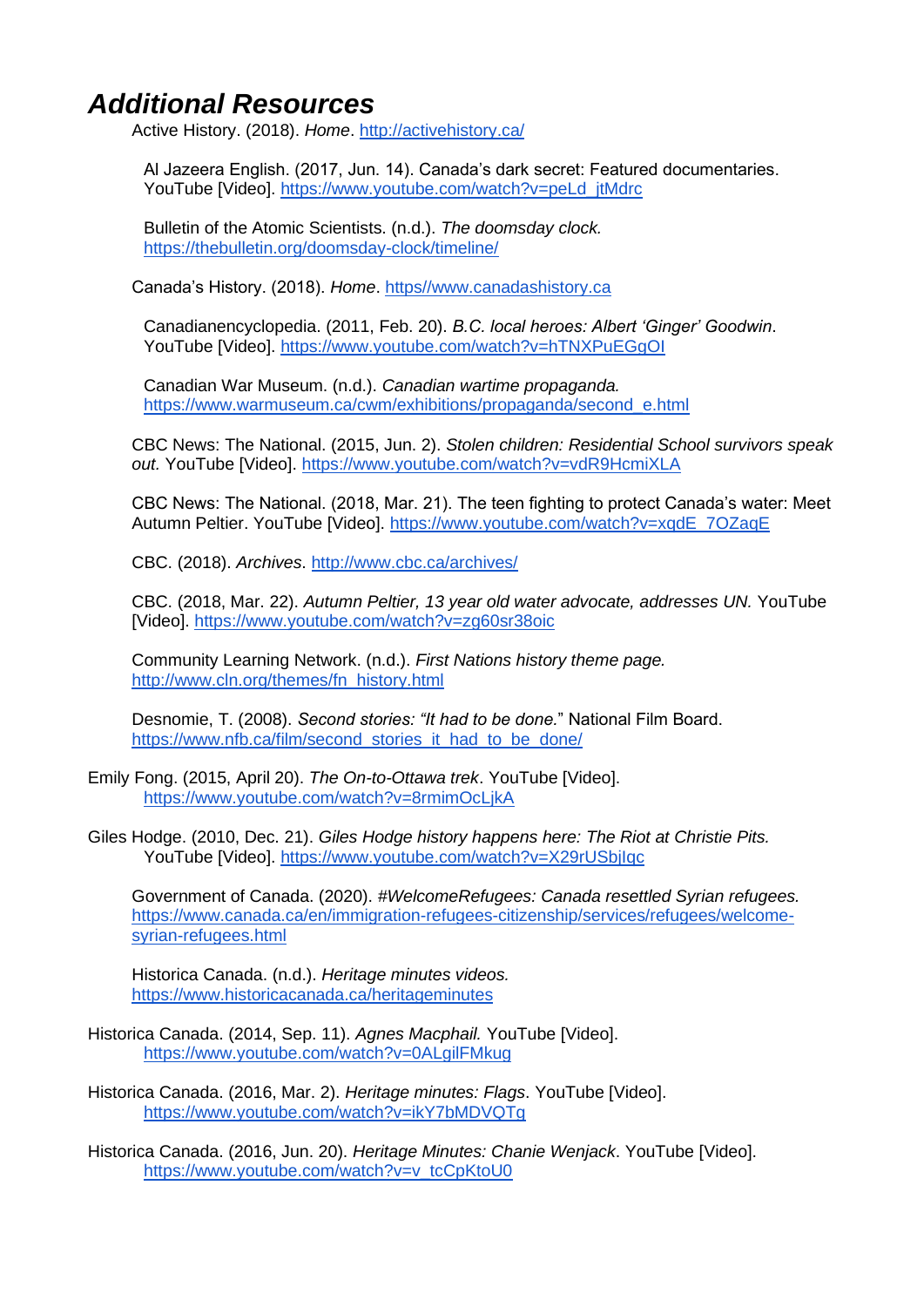Historica Canada. (2019, Feb 19). *Heritage minutes: Vancouver Asahi.* YouTube [Video]. <https://www.youtube.com/watch?v=wBv-MYAf9P0>

Jeffersonian343. (2011, Mar. 17). *Tommy Douglas: Mouseland speech*. YouTube [Video]. <https://www.youtube.com/watch?v=n7QZDG3d9R8>

Kuroihitsuji. (2017, Feb 14). *Hadashi no gen: Release the bomb.* YouTube [Video]. [https://www.youtube.com/watch?v=D22kzf\\_bDvg](https://www.youtube.com/watch?v=D22kzf_bDvg)

- Languagevirus. (2008, Oct. 14). Tommy Douglas on future of Medicare (1983). YouTube [Video]. <https://www.youtube.com/watch?v=C2oUInTUlAM>
- Learn and Lead. (2017, Jun. 8). *Quote? Paraphrase? Summarize? What's the difference? For elementary students.* YouTube [Video].<https://www.youtube.com/watch?v=4Xox8MgzXo0>

Legacy of Hope. (2018). *Where are the children? Healing the legacy of the residential schools.* <http://legacyofhope.ca/wherearethechildren/>

Matthew Johnson. (2011, Oct. 14). *On-to-Ottawa trek.* YouTube [Video]. <https://www.youtube.com/watch?v=X8qKN2L3Wds>

- Matthew Martyr. (2017, Aug. 14). *"Don't be a sucker!*". YouTube [Video]. [https://www.youtube.com/watch?v=T\\_aqUsMqEyw](https://www.youtube.com/watch?v=T_aqUsMqEyw)
- Millentrax. (2013, Dec. 15). *Home again*. YouTube [Video]. <https://www.youtube.com/watch?v=1S7bCKA5CaU>
- Movieclips. (2011, Jun 1). *The girl in red: Schindler's List.* YouTube [Video]. <https://www.youtube.com/watch?v=j1VL-y9JHuI>
- NFB. (2011, Sept. 20). *Kanehsatake: 270 years of resistance.* YouTube [Video]. <https://www.youtube.com/watch?v=7yP3srFvhKs>

Obomsawin, A. (Director). (1993). *Kanehsatake: 270 years of resistance*. National Film Board of Canada.

- Point. (2013). Canada's tar sands: The most destructive project on earth? YouTube [Video]. <https://www.youtube.com/watch?v=Sjia7BsP4Bw>
- Src66. (2007, Nov. 1). *Brother, can you spare a dime?*. YouTube [Video]. <https://www.youtube.com/watch?v=eih67rlGNhU>
- Steve. (2011, Oct. 17). *Billy Bragg: There is power in a union*. YouTube [Video]. <https://www.youtube.com/watch?v=PjU3RMilDKc>

The Toronto Star. (n.d.). *Home.* [https://www.thestar.com/?redirect=tru](https://www.thestar.com/?redirect=true)

TommyDouglasTube. (2009, Dec. 28). *Tommy Douglas: The cream separator*. YouTube [Video]. <https://www.youtube.com/watch?v=IE5fOJfKRNk>

United Nations. (n.d.). Indigenous Peoples at the United Nations. <https://www.un.org/development/desa/indigenouspeoples/about-us.html>

Unwin, P. (Director). (2007). *Elijah* [Film]. Mongrel Media.

Veteran's Affairs. (2018). *Remembrance.* <https://www.veterans.gc.ca/eng/remembrance>